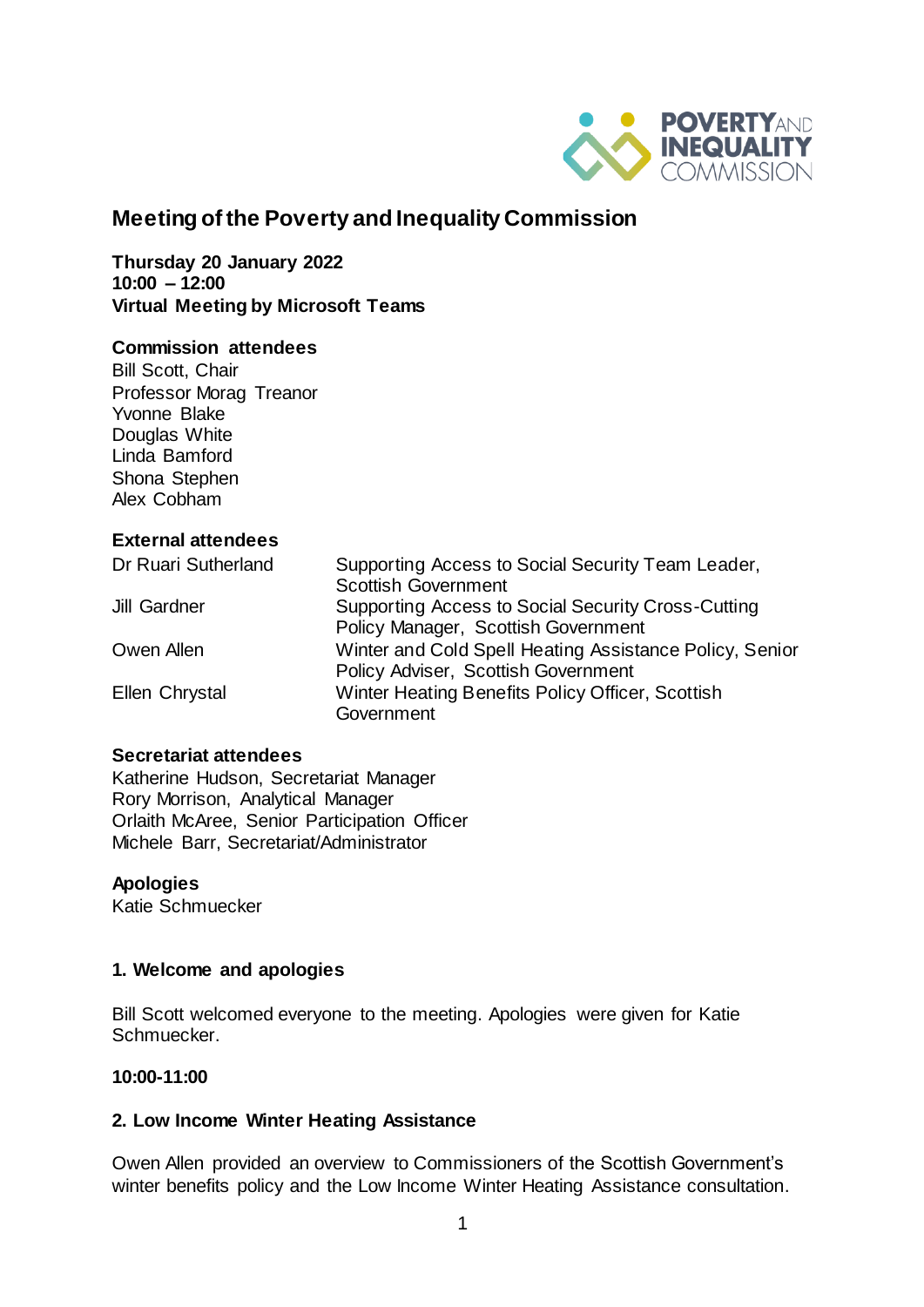Commissioners discussed the consultation and will send any follow up questions to Owen.

# **3. Discussion: Scottish Government Benefit Take-Up Strategy**

Ruari Sutherland provided an overview to the Commissioners of the Scottish Government Benefit take up strategy. Commissioners discussed the strategy and will send any follow up questions to the team.

## **External attendees left the meeting.**

# **11:00-12:00**

### **4. Update on Child Poverty Advice**

Bill Scott provided an update to the Commissioners on meetings he has been attending with Scottish Government about the Commission's child poverty advice. Bill Scott and the experts by experience panel members met with the Cabinet Secretary for Social Justice, Housing and Local Government. Bill Scott and Morag Treanor attended the Scottish Government's Directors Group on Child Poverty and presented the Commission's child poverty advice.

The Commission's child poverty advice to Scottish Government will be published on the Commission website, along with an Easy Read executive summary, on the 25 January. The Good Jobs in Scotland research which was commissioned by the Commission will be published along with the advice on the website. The secretariat will provide social media support when the advice is published. The experts by experience panel members will be asked their views for a future press release.

### **5. Update on annual Scrutiny Report**

Rory Morrison gave an update on the progress of the Commission's annual scrutiny report which had been paused in September 2021. Rory will re-start work on the content and a draft will be shared with Lindsay Graham and Morag Treanor who are leading on the scrutiny work for the Commission. A draft will be taken to the Commission meeting in February, with an aim to publish February/March.

### **6. Budget/Risk Register/Work Programme**

The Commission considered the Commission budget, risk register and work programme. Commissioners provided comments to be updated on the risk register. Commissioners discussed the Commission budget, a revised budget forecast and agreed to notify the Scottish Government of an expected underspend. Katherine Hudson will liaise with the Scottish Government sponsorship team regarding the underspend.